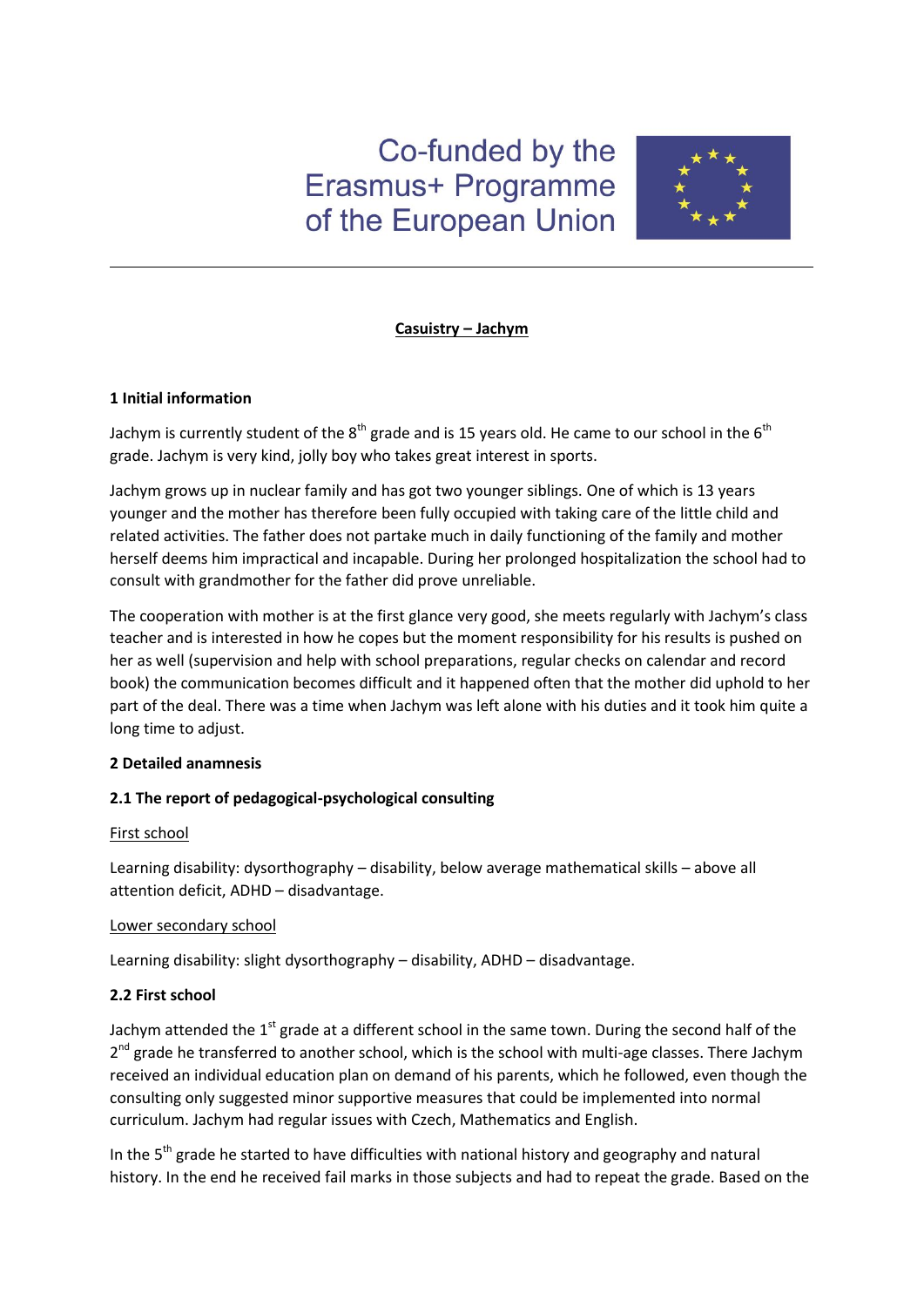information his mother gave us she came to an agreement with the school for Jachym to repeat the grade. Part of the deal his mother made was that he receives fail marks from those subjects deemed as not that important for the child. From our point of view however, it may have lowered Jachym's self-confidence because he had issues with English and math and suddenly he was being given fail marks from utterly different subjects.

## **2.3 Jachym's way of work and functioning when advancing to lower secondary school**

Jachym came to our school in the  $6<sup>th</sup>$  grade. He was not the only one in class with special education needs but he belonged to those who have it hard getting used to a new environment plus the change that comes with advancing to the lower secondary school.

At the initial meeting his mother insisted we elaborate and individual study plan for him, which would modify the teaching of languages, mathematics, history and geography. After we were given reports we concluded that according to school legislation Jachym has no right to be given special education plan. We drafted a supportive programme, nowadays a plan of pedagogical support, which above all included languages. The mother continually demanded adjustments in geography and history, where she argued Jachym has great difficulties when it comes to orientation in space and time. After consulting his teachers however, this claim was not proven. Working with a map in geography and ordering events chronologically in history seemed to cause Jachym no difficulties at all. Those subjects were not included into supportive programme, as the recommendation from consulting did not point out anything like that.

Most of the problems Jachym had during the  $6<sup>th</sup>$  grade stemmed from too huge a change in way he worked in class and the organization of school days as whole. To that adds the growing demand for him to be self-sufficient and responsible for school preparations he did at home. At that moment he was relying on the help of teachers but mainly parents to allow him to adapt more easily on this system. At first he did not do his homework and was not prepared for both written and verbal exams, which both reflected on his results. Even though our whole school work's with the same diary and we all write things down in it together. Jachym was not able to reach a functioning system even with the help from teachers. It was necessary to oversee Jachym at all times, if he wrote down anything at all and we later demanded his mother to check and confirm with signature that Jachym was prepared according to diary. Her signatures did not work for long. Jachym at that time was utterly dependent, chaotic, and lacked self-confidence.

The situation stabilized a bit towards the end of the first half and we was praised for not even forgetting basic school supplies. We wanted to praise him for at least something like managing part of his duties. During the second half however, it all went to worse as he began to forget even the most basic school supplies. Thus he became marked as an often failing student and his selfconfidence dropped again. Jachym was also quite often spaced out and that excluded him from the group. In stressful situations neurotic behaviour manifested (twitching, stuttering).

Nevertheless, since the  $6<sup>th</sup>$  grade he was very industrious and eager to help anyone. The problem was he often did not understand the instruction, which prevented him from performing the required action, no matter how much he wanted to. A great upside was Jachym's involvement in sport competitions, so we were able to praise at least for representing the school.

Of the curriculum, Jachym had the greatest difficulties with language subjects. His results in mathematics were stable. Into the teaching of mathematics had at the time already been knowingly implemented basic principles of mediated learning.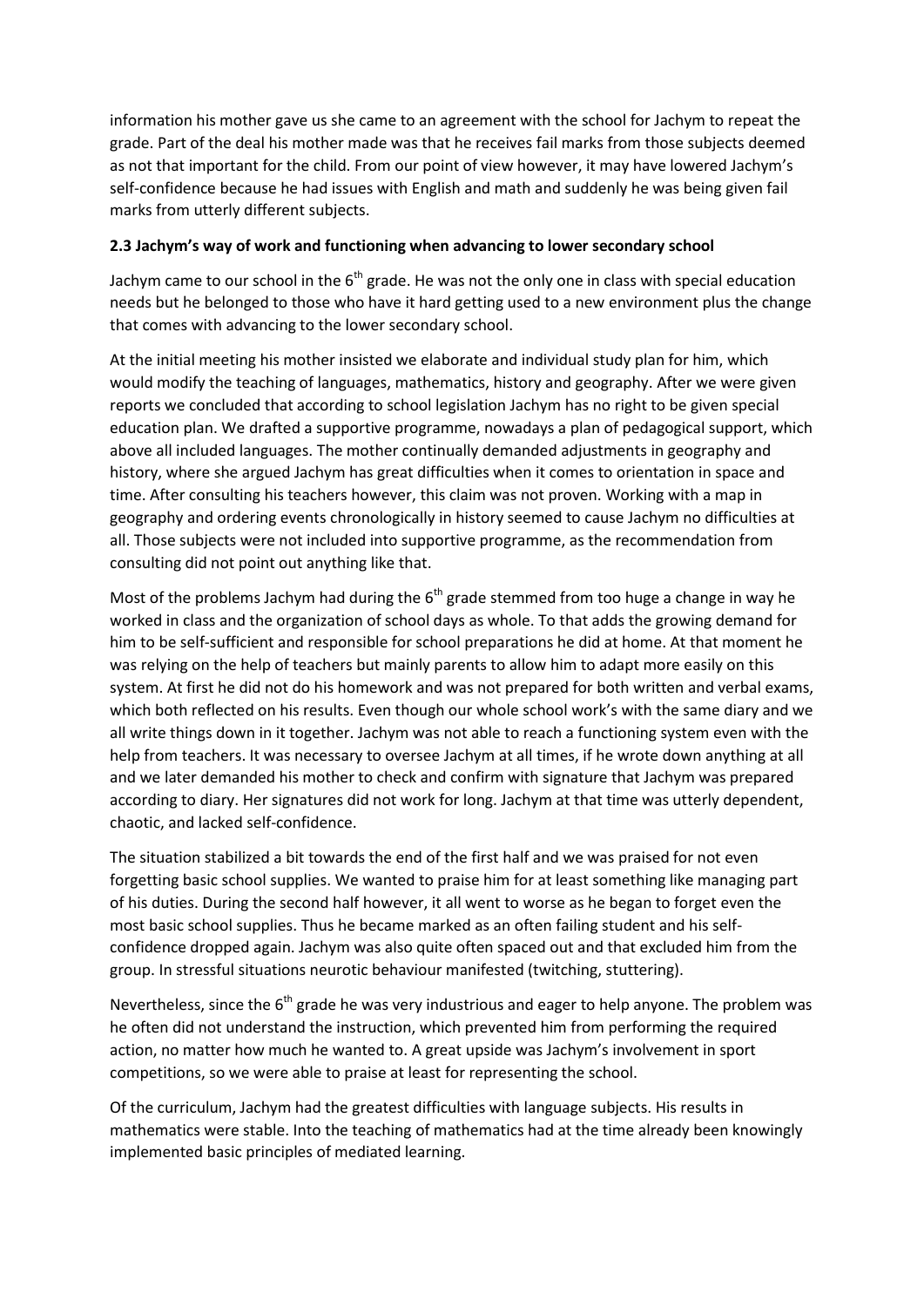# **2.4 7th grade – FIE**

Since the  $7<sup>th</sup>$  grade the class began to work with the method of Feuerstein's Instrumental Enrichment. All students started with Organization of Dots.

During the classes Jachym's troubles lingered on but his social side steadily improved and his standing among classmates became more firm. During the FIE classes he was more active in the first half of the year and while he withdrew a bit in the second half, it was apparent that the work intrigues him because he was able to fulfil the tasks. He managed to reach success several times in the instrument. For instance one time when he finished the page first before everyone else. He was used to being last and his rejoicing was great when he realized others were still working while his work was over. We must note that the page was done according to instruction. When we compared our conduct at the end he shared with us he had stuck with jointly prepared strategy and used a piece of paper whereas some other self-confident children did not want to follow 'some joint manual' and consequently made solving the task much more difficult for them.

Inside the FIE was Jachym able to put to use individual steps, strategies, clues and hints. Carrying these abilities to other subject however proved still too challenging. He made best progress probably in mathematics. The schoolwork, which allowed for dividing the task into consecutive steps he was able to master individual steps to reach the goal. In the Czech language the situation was a bit complex. During the second half of the year students begin the syntax analysis and later with both main and compulsory clauses, which requires knowledge as well as system you hold on to while analysing the syntax. Even with beforehand laid strategy he was not able to solve such tasks. At the end of the school year, Jachym was about to receive fail mark in Czech language for he was not able to manage any of the schoolwork. At the following meetings with his mother she approached the situation that she would rather let him fail and repeat the grade rather than to study with him over the summer break because she did not have the time for it. She finally complied with practicing the tasks we prepared for him extra, so he managed to advance to the next grade by sheer will power.

# **2.5 8th grade**

In the  $8<sup>th</sup>$  grade in FIE classes we continued to wrap up the Organization of Dots instrument and proceed to Identifying Emotions instrument for there were some individuals who had difficulties integrating themselves among classmates.

Towards the end of Organization of Dots Jachym began to partake again actively. He got involved the most with 'page preparations' when collecting information and formulating strategy. It was clear that some processes he had already made automatic. He was thus able to repeatedly experience success in FIE. He managed the last page very well where the students were to formulate their strategy on their own. The teacher only acted as a 'consultant' just before the connecting of dots itself and he moderated the final discussion and related bridging. Working with emotions Jachym remained in the background.

During this year we could not fail to notice the huge change Jachym underwent, and which were reflected in other classes. First we noticed Jachym to systematically sort information and indicate it in colour in the instructions to written exams (mainly in mathematics). He first underlined what was important to him and proceeded to handle tasks in the order adequate to his ability rather than in order they were handed out. While working he continued to approach his own conduct the in the same way (underlining, arrows, and so on).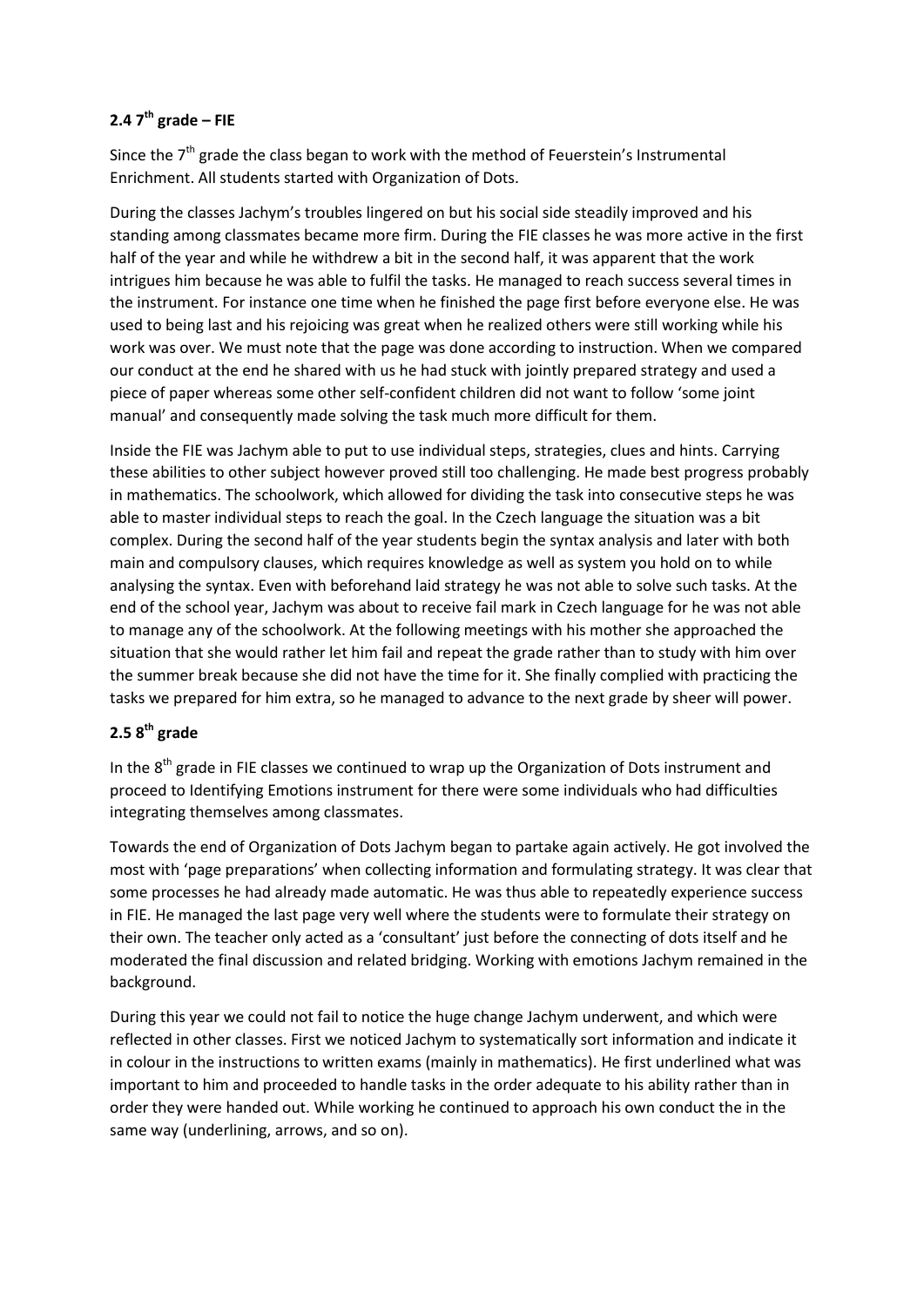Additional surprise came when he readily utilized strategies formulated with teacher's help while analysing complex and compound sentences. When it came to this task he would open a notebook, in which he had the procedure written down step by step and worked accordingly. Later he made himself a paper card of the procedure, which was more practical. He began to visit tutoring in Czech language voluntarily and prepared for its every lesson thoroughly. In case he had trouble with homework he came to school with questions on how to solve it. We can identify that he was not afraid to work his own deficiencies and learn from them. He worked rigorously throughout the year and we must note he rejoiced from every little success he could achieve and every praise he received. At the end of the year his labour bore its fruits as he could get a C in Czech language and his happiness was visible.

Jachym began to express himself well, he no longer stuttered and he thought his answers through much more.

Important fact to note was that he was able to work with diary on his own. He did not forget a single school supply and took notes properly in classes. For that effort he receive commendation at the end of the year.

If you ask Jachym for help you can be sure he will do the most to satisfy your need. Throughout the year he was praised on many an occasion both curricular and extracurricular (helping with scrap paper collecting, school decorating, organization of singing Christmas carols, publishing school magazine, representing school in sports, and so on).

Jachym became a wholly self-sufficient and responsible student who we can rely on and is a true member of his class. Strengthening of his own self-confidence led to improvement in all social relationships.

#### **3 Final summary of Jachym's progress**

We are certain that implementation of Feuerstein's Instrumental Enrichment into our school curriculum has largely contributed to Jachym coming to terms with and handling his handicaps and proceeding to the lower secondary school. There he managed to embrace basic principles and strategies, which are helpful to solve many various issues. Some role has also played the fact two teachers in Jachym's class have gone through FIE training and include its principles into other curricular lessons. This gives students more room to internalize the basic principles.

Jachym's own relation to FIE is very positive, in all his feedback he noted he enjoys the lessons, tries to not be afraid of his mistakes but mainly he focuses on giving himself enough time to think before speaking or acting. Additional prove that Jachym is planning to develop further is him signing up for a voluntary FIE club for it is only mandatory up to the 8<sup>th</sup> grade.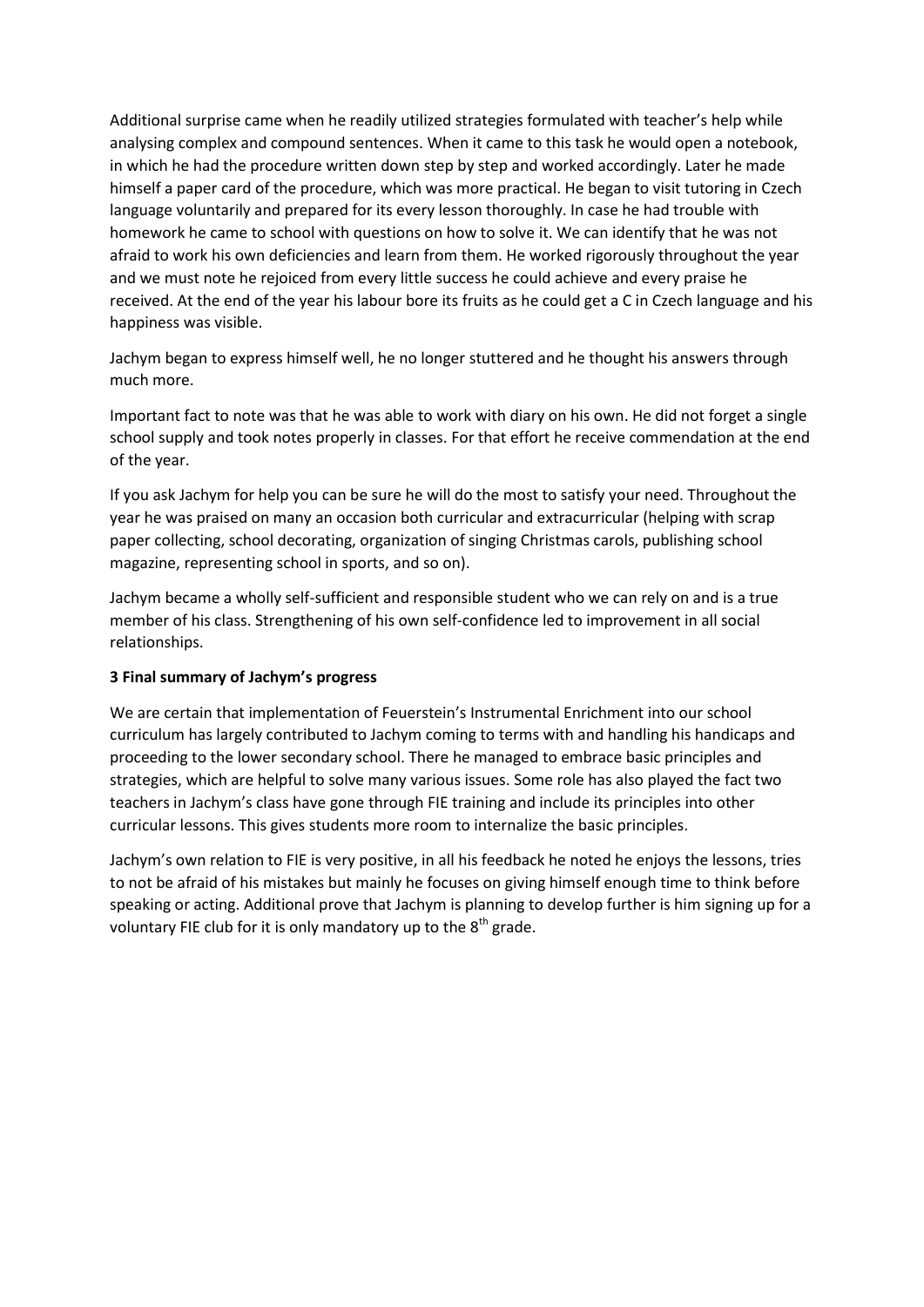### **4 Attachments**

- **1B** Uspořádání bodů All Rights Reserved ©
- Jachym's instrument Organization of Dots selected pages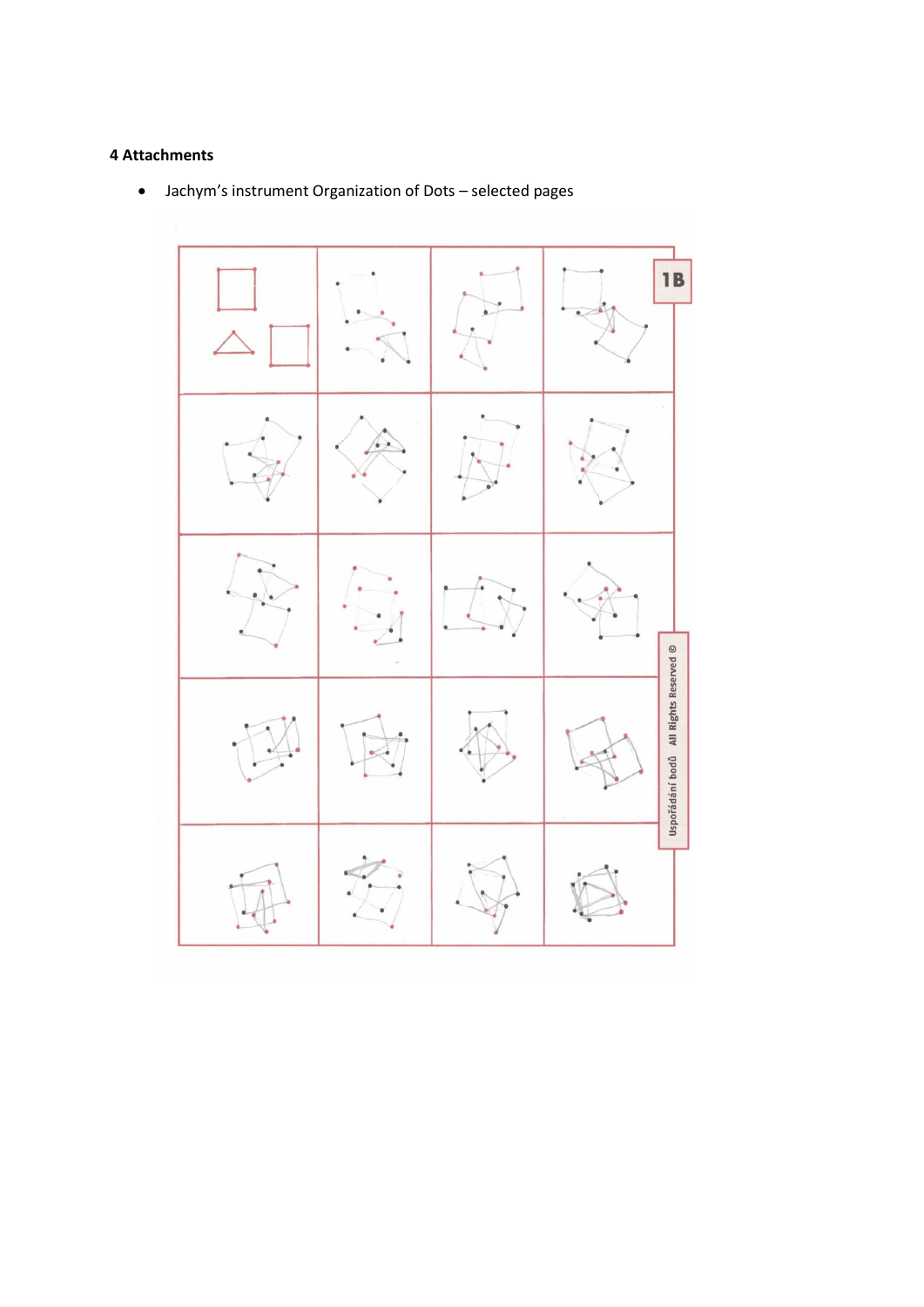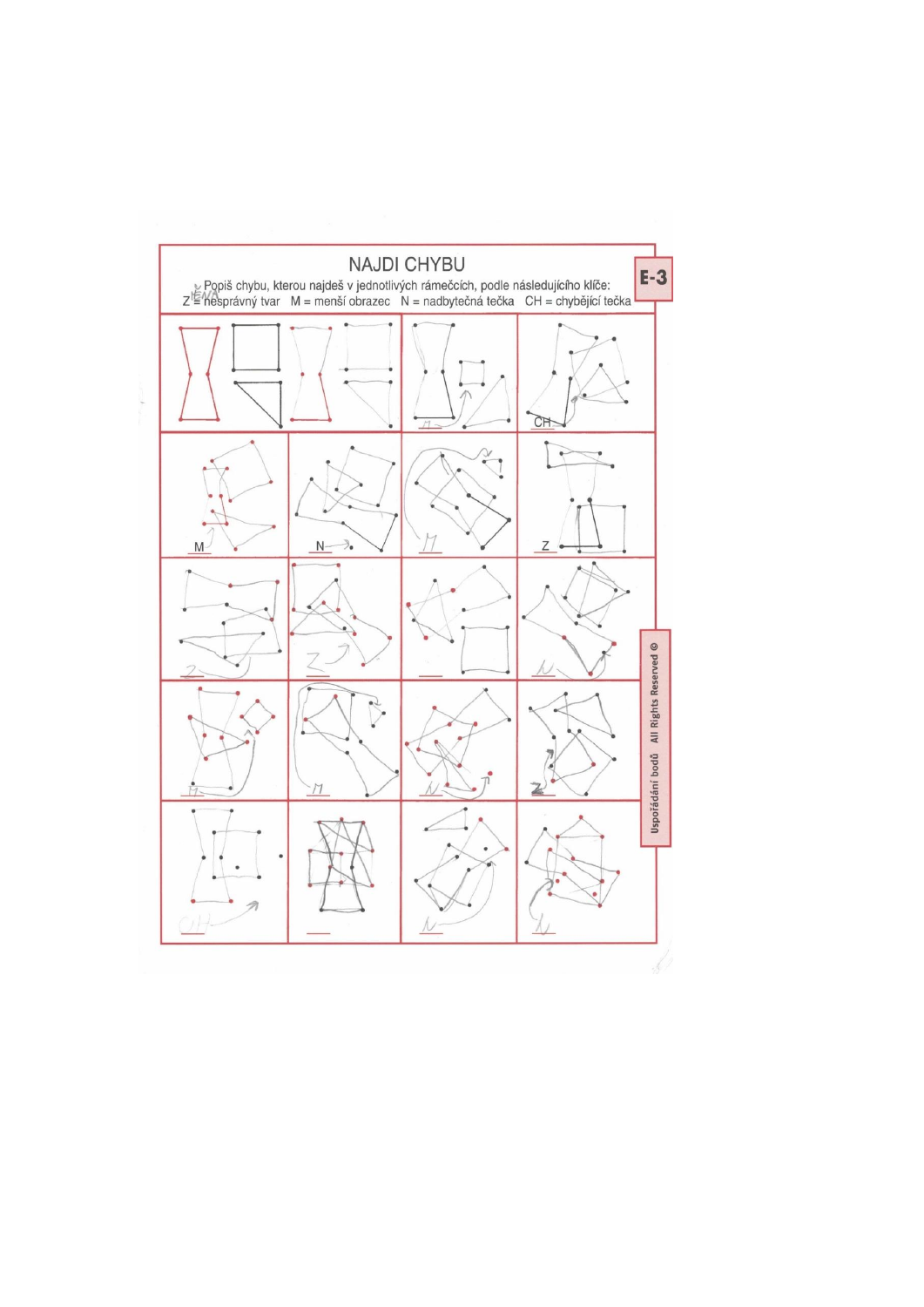